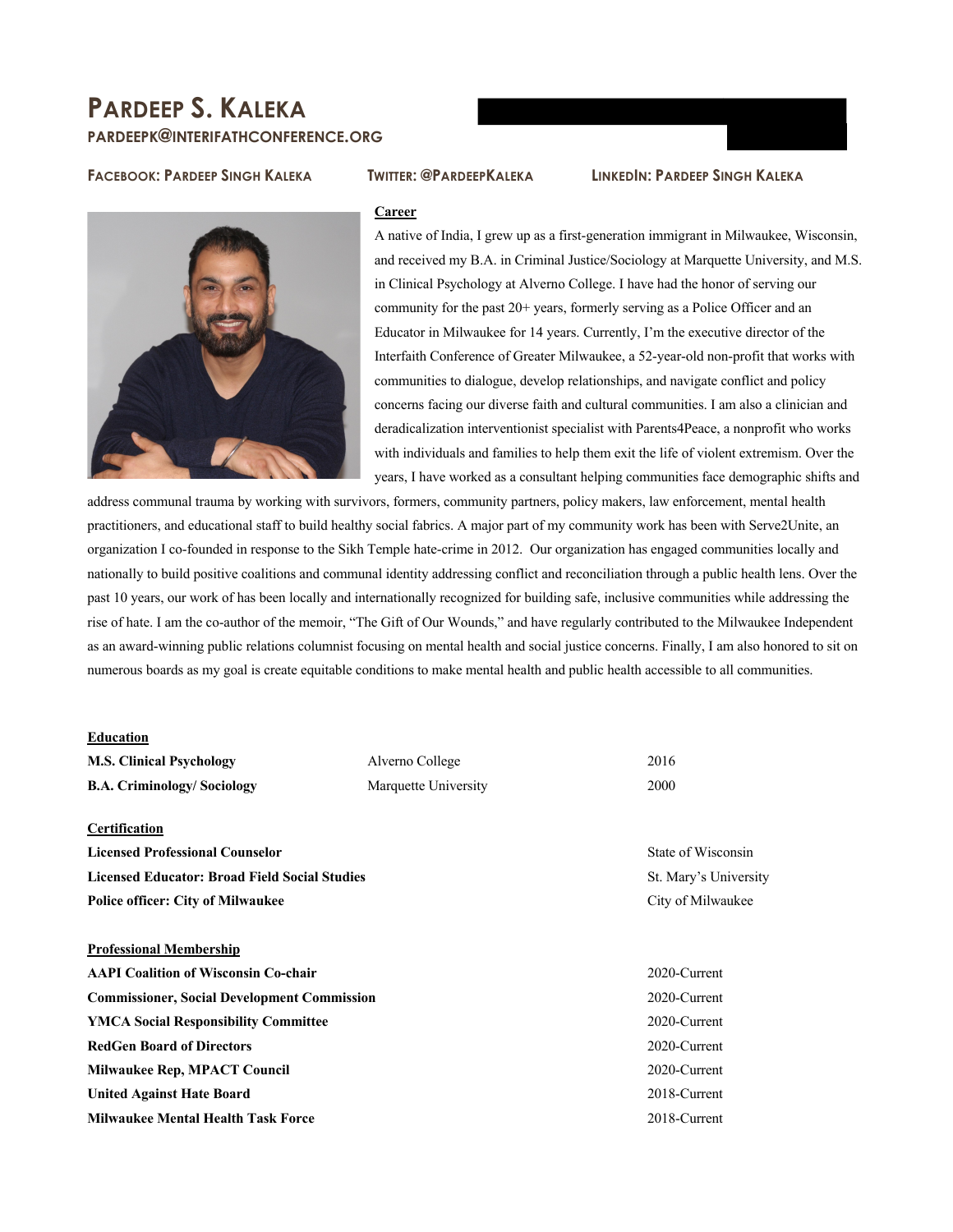**Milwaukee Mental Health Diversity Task Force** 2018-2020 **Interfaith Conference of Greater Milwaukee, Board Member** 2015-2019 **Milwaukee Turners, Board of Trustees** 2013-2015 **Sikh Temple of Wisconsin, Board of Trustees** 2012-Current

## **Employment**

## **Executive Director, Interfaith Conference of Greater Milwaukee** 2019-Current

## ● Dialogue, Programing, and Policy coordination with 20 Religious judicatories across the Greater Milwaukee Region

- To uphold the dignity of every person and the solidarity of the human community
- Executive Director of the Zeidler Group for Public Discussion during Covid-19 part time to work within both organizations to provide group dialogue and data analysis for DEI improvement for municipalities, school districts, and organizations.

## **Parents for Peace** 2021-Current

## • Trauma Clinician to work with families and individuals exit various form of extremism

• Assist in developing the methodology for preventative care

## **Trauma Psychotherapist** 2016-Current

- Private practice, diverse range of diagnosis and clients
- Providing individual, family, couples, and group therapy
- Consulting with colleagues and community partners about best practices to ensure systems are beginning to implement traumafocused care.

## **Trauma Psychotherapist-Alma Center, Formerly Incarcerated Men** 2016- 2018

- Providing group and individual therapy for adult men under Dept. of Corrections and Deferred Prosecution Agreements
- Wrap around services(i.e. employment, housing, education) provided to men and families to reduce recidivism rates of men released from incarceration in Wisconsin.

## **The Healing Center of Milwaukee** 2016- 2017

- Providing Trauma informed Sexual assault counseling for individuals and groups
- Internship included 1:1, and group counseling. Consulting with peers, advocating for clients, and developing effective strategies for survivors

## **Co-founder/ Serve2Unite** 2012 -Current

- Impacted the social, emotional, and educational needs of students, their families and their communities from a trauma informed approach, through creative service learning, restorative group dialogue, and global reconciliation projects
- Collaborated with global mentors, community partners and schools to facilitate global and local research while also implementing multi-literacy approach to Technology use
- Facilitated programming and community events for adolescents, students, educators, parents, activists, and adults.

## **Educator: Nova High School** October 2007-June 2015

- Developed new courses and curriculum that promoted cultural awareness and empowerment with students deemed "At Risk"
- Served as liaison between students, school and job supervisor to facilitate effective communication.
- Taught work-related skills development and monitored progress of students/staff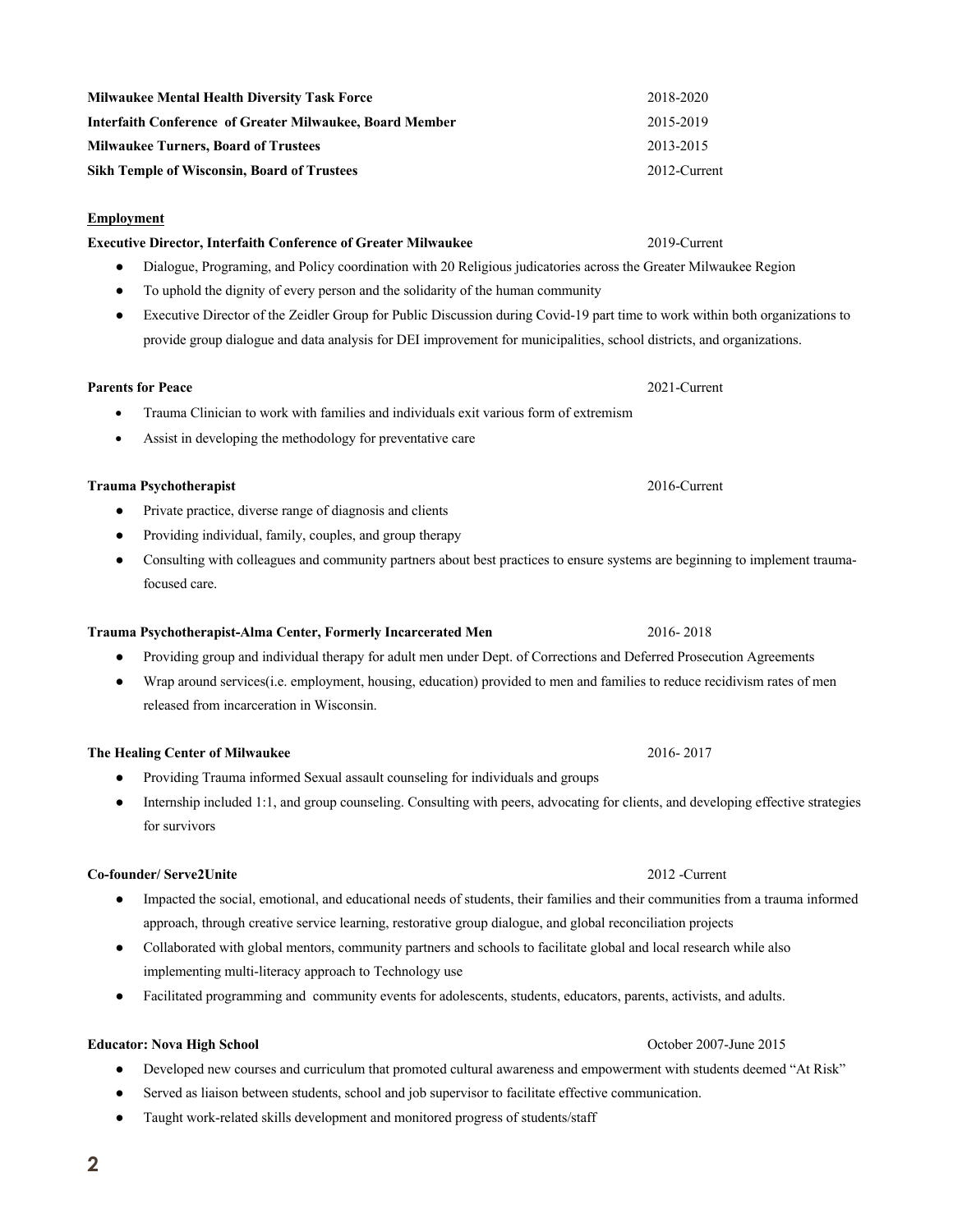● Presented and participated in responsible staff development program that promoted a culturally sensitive understanding of "At-Risk" students from a multicultural lens

### **Police Officer: City of Milwaukee** 2001-2004

● Performed a wide variety of duties involved in the enforcement of laws and the prevention of crimes. Including, but not limited to: Enforcement of Federal, State, and local regulations; conducting criminal investigations; arrests; providing support and assistance to special crime prevention and law enforcement services; and performing a variety of technical and administrative tasks in support of felony investigations.

### **Small Business Owner** 2005-Current

- Property management and ownership of commercial, apartment buildings, gas-stations, and mechanic shops providing opportunity and empowering employees to establish thriving ownership and stake.
- Successful entrepreneurship model

#### **Highlight of Qualifications**

- Provided opening Interfaith Prayer to the 2020 Democratic National Conference
- Numerous keynotes addressing cultural inclusion, the role of faith in healing, racism, the immigrant experience, the growth of hate crimes in America, and communal mental health
- Tedx, Google Talks, Huffington Post, Atlantic, and appearance on the View
- Published Author of "The Gifts of Our Wounds"
- Award winning columnist at http://www.milwaukeeindependent.com/columnists/
- Utilized facilitation of community dialogues to provide comprehensive data analysis for municipalities and school districts to address equity, https://www.wauwatosa.net/home/showpublisheddocument?id=3678
- Trauma-Informed approach to working with survivors, and perpetrators of violence
- Founder of Serve2Unite which has been internationally recognized by The Parliament of World Religions, and The Guru Nanak award for building positive identity and inclusive communities and has worked with over 20,000 youth, educators, and activists to build coalitions to solve issues of hate and inclusion.
- Worked with "at-risk" high school youth within the city of Milwaukee for 13 years. Successfully developed and implemented conflict resolution curriculum
- Worked as a Police officer in the City of Milwaukee and have partnered with local and federal law enforcement entities to counter the threat of domestic and foreign violent extremists and reporting on hate crimes.
- Business management and property development entrepreneur.
- Demonstrated effective skills in:

| Community organizing                       | Utilizing Evidence-based Public Health Approach |
|--------------------------------------------|-------------------------------------------------|
| Trauma Informed approach to care           | Countering Violent Extremism Expert             |
| Working with first responders & leadership | Conflict Resolution training                    |
| Curriculum Planning for all ages           | Culturally agile communication skills           |
| Client/Community Centered treatment        | Project Management                              |
| Adhering to Ethical and Legal Guidelines   | Professional Multicultural competency           |
| De-radicalization Clinician                | Building Interfaith relationships               |